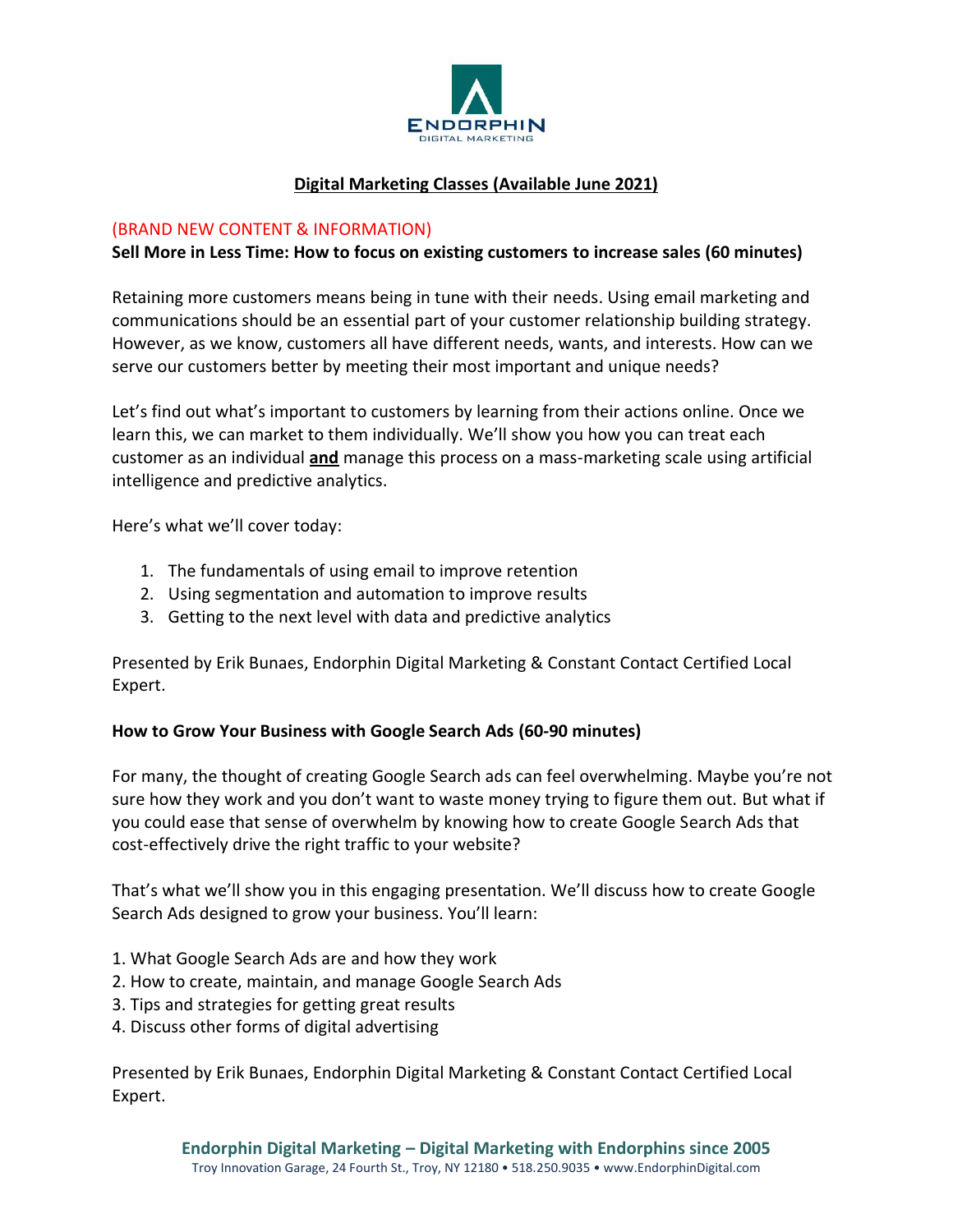

# **E-commerce 101: What to know about selling online and tips to getting it right (60-90 minutes)**

Virtually everyone has become comfortable buying products and services online. Whether that is purchasing everyday products, clothing, booking reservations or buying various services. So, is e-commerce something your business should pursue? How do you set up an online store? We'll review what you need to know about e-commerce platforms and some tips to getting ecommerce right.

In this 60-minute class, we will discuss some of the most popular e-commerce platforms (and their costs) and outline several critical elements to successfully selling online. Just like live retail, online selling is competitive and fast-moving. Being focused and closely monitoring your customers behaviors will give you new insights to help you adjust products/services, pricing and promotional messages.

Presented by Erik Bunaes, Endorphin Digital Marketing & Constant Contact Certified Local Expert.

# **Getting Found More & Driving More Visitors to Your Website (60-90 minutes)**

We have a great session on search engine optimization (SEO) planned for small business owners and marketing managers about digital marketing. We will discuss with several key factors in improving how you increase your visibility on the web, getting found more in search engines and driving more visitors to your website.

Search Engine Optimization (SEO) is a complex, competitive and rapidly evolving component of digital marketing. There are a number of different strategies and elements of SEO, several of the key elements will be discussed in this webinar designed for beginning SEO practitioners. Topics will include:

SEO elements on your web page, SEO elements in your website code and a variety of other SEO factors.

You will walk away from this webinar with several valuable resources on search engine optimization, including a one-page SEO Tip Sheet.

Presented by: Erik Bunaes, President, Endorphin Digital Marketing & Constant Contact Certified Local Expert.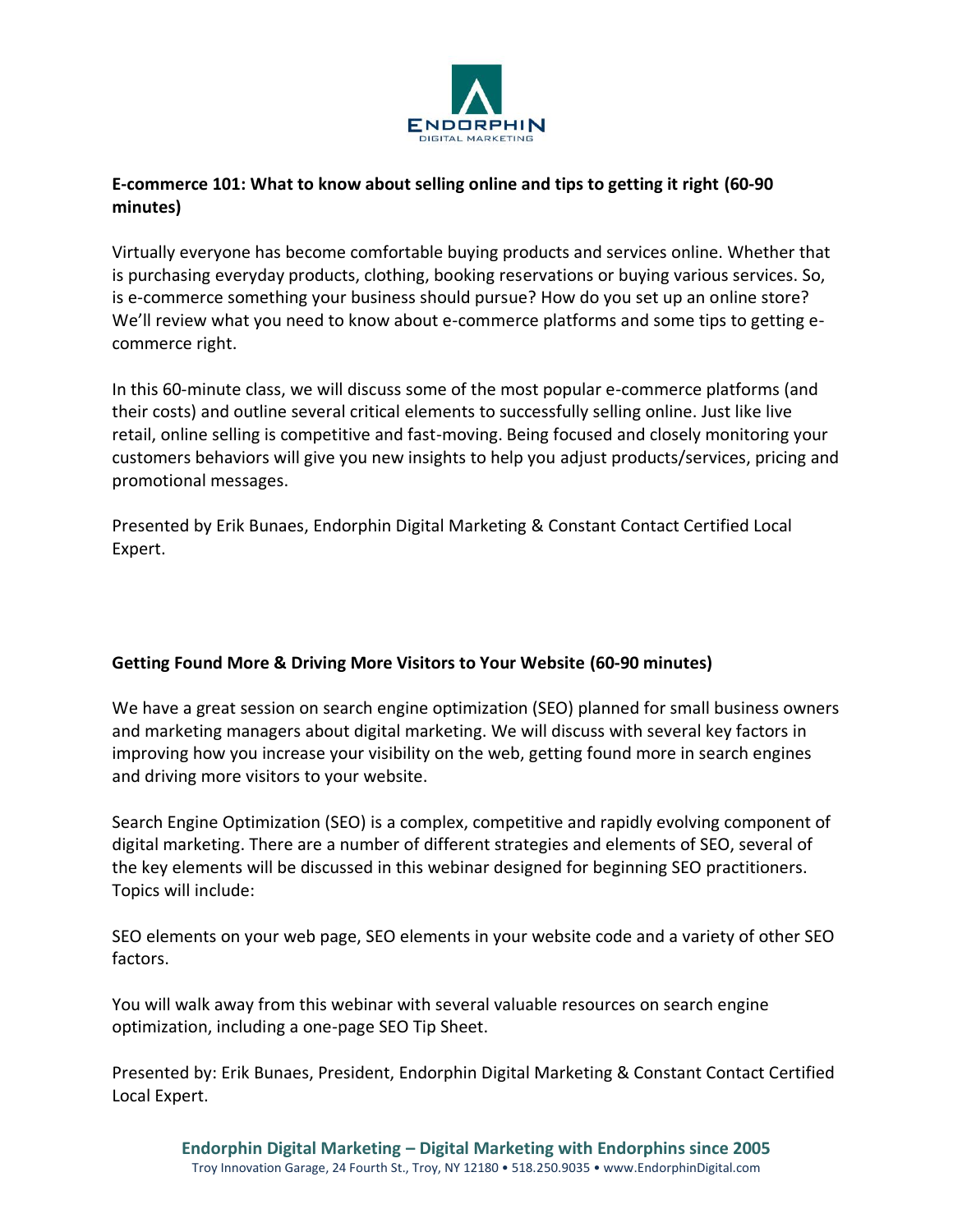

#### **Reaching Your Customer through Email Marketing**

What's the most efficient, effective and affordable way to stay connected with your customers? Email marketing. Among all the digital channels available to your business, email marketing boasts the strongest return on your investment. Join us as we discuss using email marketing to your business's advantage, and what email content will resonate most with your audience.

We'll learn:

- 1. The economic benefits and impact of email marketing
- 2. The key basics of email marketing
- 3. Best practices for creating compelling content
- 4. Tips to getting started with email automation

You will walk away from this webinar with several valuable resources on email and digital marketing to use in your own business.

Presented by: Erik Bunaes, President, Endorphin Digital Marketing & Constant Contact Certified Local Expert.

# **Company Branding 101: How to successfully brand your business so people remember you when they need what you sell? (60-90 minutes)**

With so many companies and competitors already out there, building a business, and getting customers to know and remember you, is always a challenge. One way to build your business is to build a memorable, distinctive brand. But the question is, how do we go about doing this?

Branding an organization is certainly an art, but there is definitely a process and some clear steps to take to building a unique brand that will help enhance your reputation and increase company name recognition. In this 60-minute session, we will walk you through a process to help you create a new brand (whether this is the first time or you want to rebrand what you have) and show you some helpful tools and resources to make this as easy as possible.

Presented by: Erik Bunaes, President, Endorphin Digital Marketing & Constant Contact Certified Local Expert.

**E-Business for Small & Mid-Sized Businesses (Getting Started Class - 60-90 minutes)**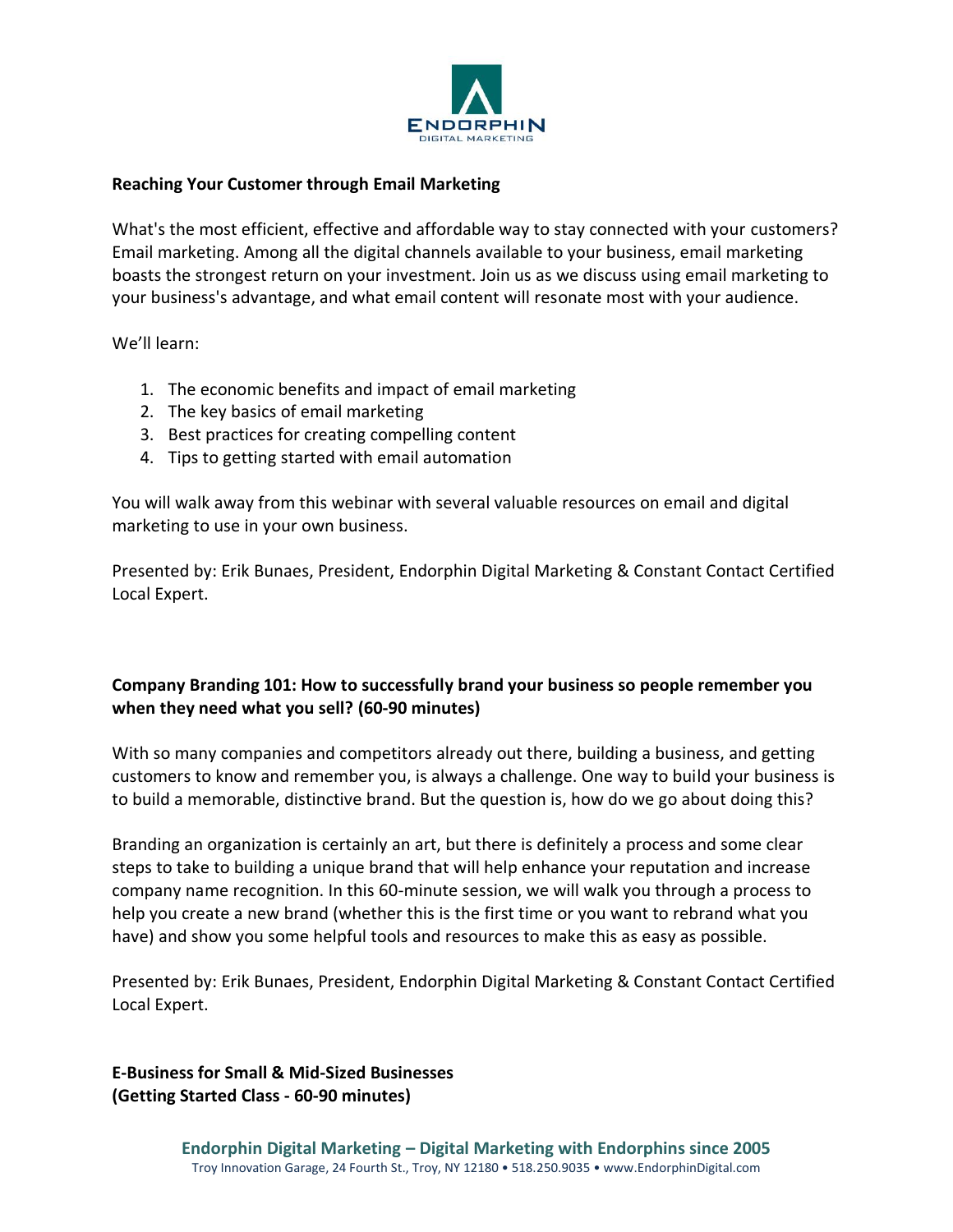

What are the best tools to get more out of our online marketing? This is a question that we hear on a regular basis. It's a simple question but one that opens a can of worms. As everyone knows, there are lots of options when it comes to digital marketing and every company has different needs and goals. There is just no one size fits all solution for every organization.

Rather than learning about any particular tool or service, we will show you exactly how the online marketing world works and teach you a 5-step e-busines process that works. Within each step, we'll show you several tools that work well for small and mid-sized businesses.

This seminar is designed for the owners/leaders of new or small businesses that are just getting started on their e-business or online marketing journey. We'll keep the conversation focused on concrete steps you can take back and put into action from day #1.

Presented by Erik Bunaes, President, Endorphin Digital Marketing.

## **E-Business for Small & Mid-Sized Businesses (Intermediate Level Class - 60-90 minutes)**

In the Intermediate level e-business class, we take a deeper dive into our 5-step e-business process and explore more closely the specific ways to generate more visibility with new potential customers (people you don't know) along with moving people you do know towards becoming paying customers. We'll show a concrete process with examples on this process.

In this Intermediate level class, we assume your organization has a website as well as some ongoing social media and email marketing and perhaps digital advertising activity. The question for these people is often "We're doing all these things already, but how can we improve it and generate more leads and sales?" This class will answer that question.

Presented by Erik Bunaes, President, Endorphin Digital Marketing.

**What Are Keywords & How Do You Choose Them? (60-90 minutes)**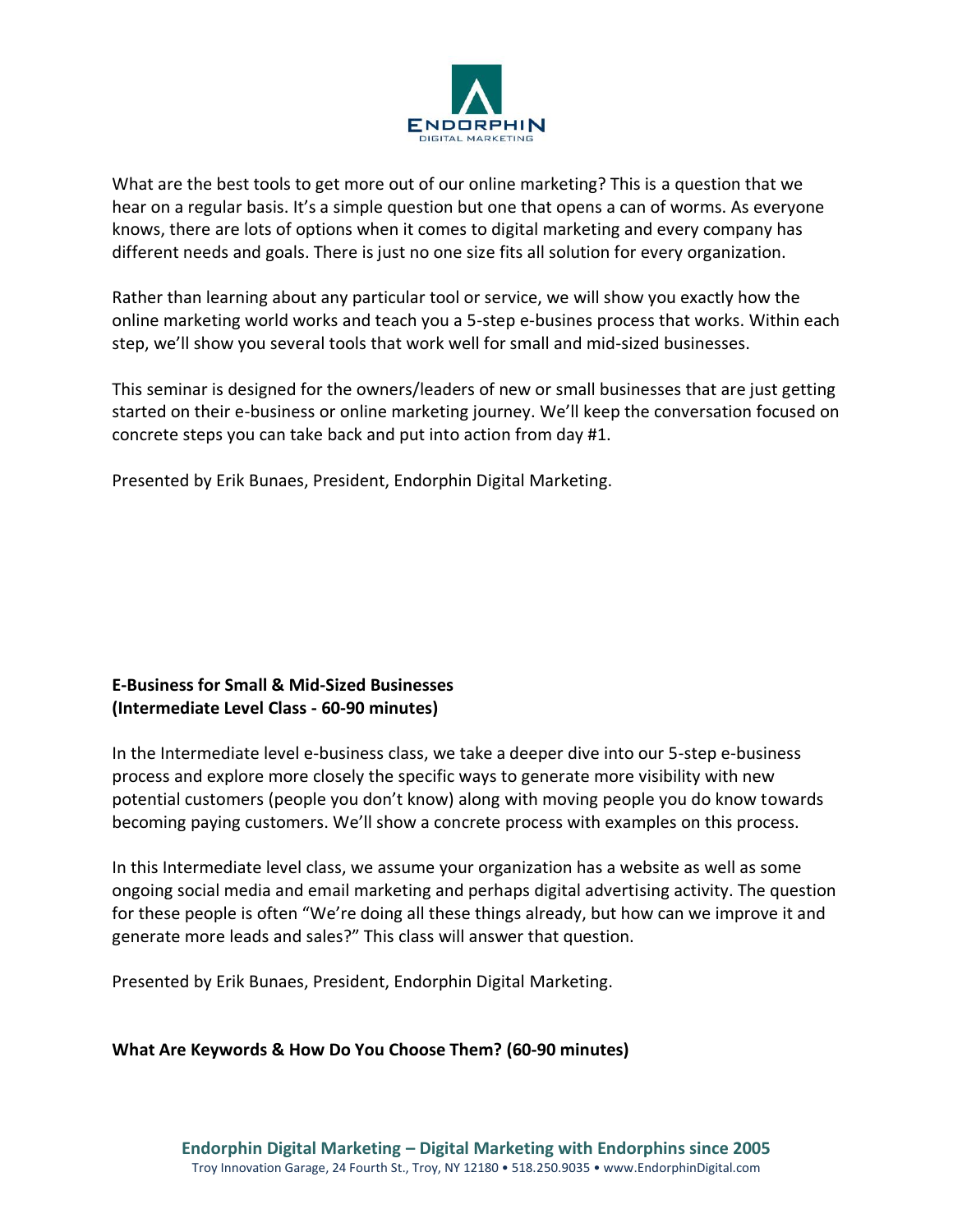

Search engine optimization (SEO) is an important part of every company's marketing strategy. Keywords are one of the most important parts of SEO. However, keyword selection can be complicated and challenging because there are many considerations and best practices to understand when selecting and implementing keywords on a website.

This class will help you better understand keywords and how to select and use the best keywords for your organization. We'll discuss these key topics: defining, selecting and implementing keywords. Common pitfalls to avoid when selecting and adding keywords to your website. We'll also briefly discuss keyword mapping and what constitutes the penaltyproducing practice of keyword stuffing.

You will walk away from this webinar with a better understanding of this very important SEO practice along with several useful resources and articles to assist with this topic.

This is a great class for small business owners, digital marketers and digital marketing managers who are looking to take their website performance and SEO to the next level.

Presented by Erik Bunaes, President, Endorphin Digital Marketing & Constant Contact Certified Local Expert.

# **E-commerce 101: Setting-up, Managing & Marketing Online Shopping (60-90 minutes)**

In 2021, virtually everybody has become comfortable buying products and services online. Whether that is purchasing everyday products, booking reservations, paying bills or buying various services, the online world is here to stay.

So, is e-commerce something your business should pursue? What goes into setting up and operating an online store? And how do you market your products to reach your customers?

In this 60-minute class, we will discuss Shopify, one of the most popular e-commerce platforms. This will include a review of the Product Database and the product information you will need to build and manage your online store. We will also discuss product fulfillment which includes shipping your products and handling inventory. Lastly, we will discuss several important tips to help you market your online store.

Presented by Erik Bunaes, Endorphin Digital Marketing & Constant Contact Certified Local Expert.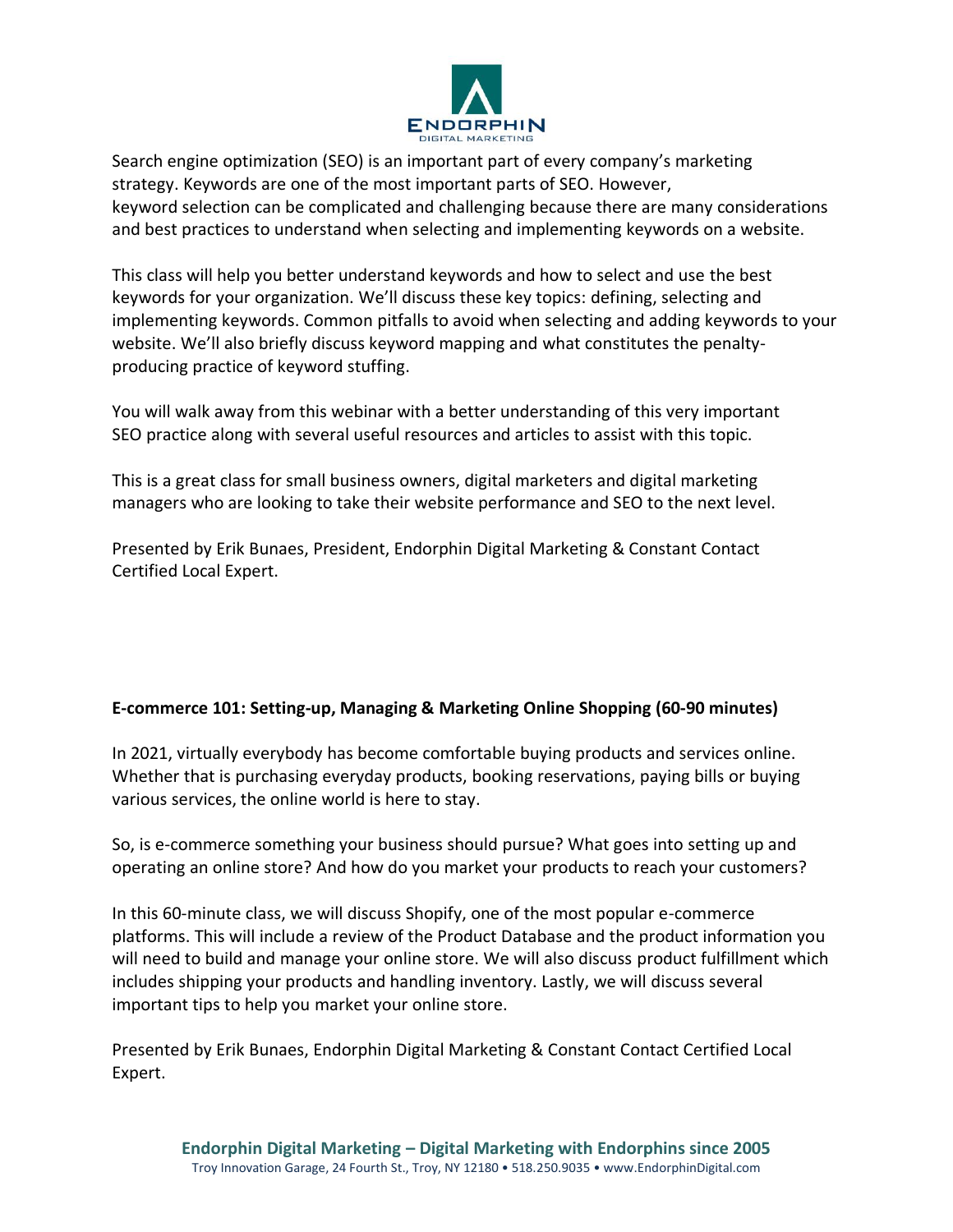

## **Social Media for Business: A Review & Game Plan for 2021**

Many of us use social media in our personal lives, but social media for promoting our business is a different animal. Company Pages work differently than personal profiles and so our strategy and behavior need a different approach.

This class will help you better understand which social platforms might be best for your business. Not all social media platforms are the same and not all of them are a good fit for every business. We'll discuss these key topics: which social media platform should your business focus on, what is the typical demographic on each platform, types of posts which work well and other tips to be successful.

You will walk away from this webinar with a better understanding of today's social media marketing and the tactics which will help you be successful.

This is a great class for small business owners, digital marketers and digital marketing managers who are looking to take their marketing to the next level with social media. 

Presented by Erik Bunaes, President, Endorphin Digital Marketing & Constant Contact Certified Local Expert. 

# **LinkedIn for Business: The Powerful Online Rolodex (1 to 3 hour classes/trainings available)**

This educational session is designed for people who are familiar with LinkedIn but looking for a more purposeful, systematic approach to using it. If you have a profile on LinkedIn and want to truly understand what to do beyond that, this session is for you.

We will review some specific and important features of LinkedIn and discuss how to customize your profile. In addition to examining the mechanics of LinkedIn, we will discuss the general culture and best practices of using it for networking, sales and marketing purposes.

In this workshop, we will discuss the anatomy of LinkedIn Profiles, Groups and Company Pages. Perhaps more importantly, we will explain best practices and show you how experts regularly use LinkedIn to achieve their goals.

#### **Setting-up & Using LinkedIn:**

- 1. Building a LinkedIn profile
- 2. Building your network of connections
- 3. Using LinkedIn to attract new connections and start more conversations